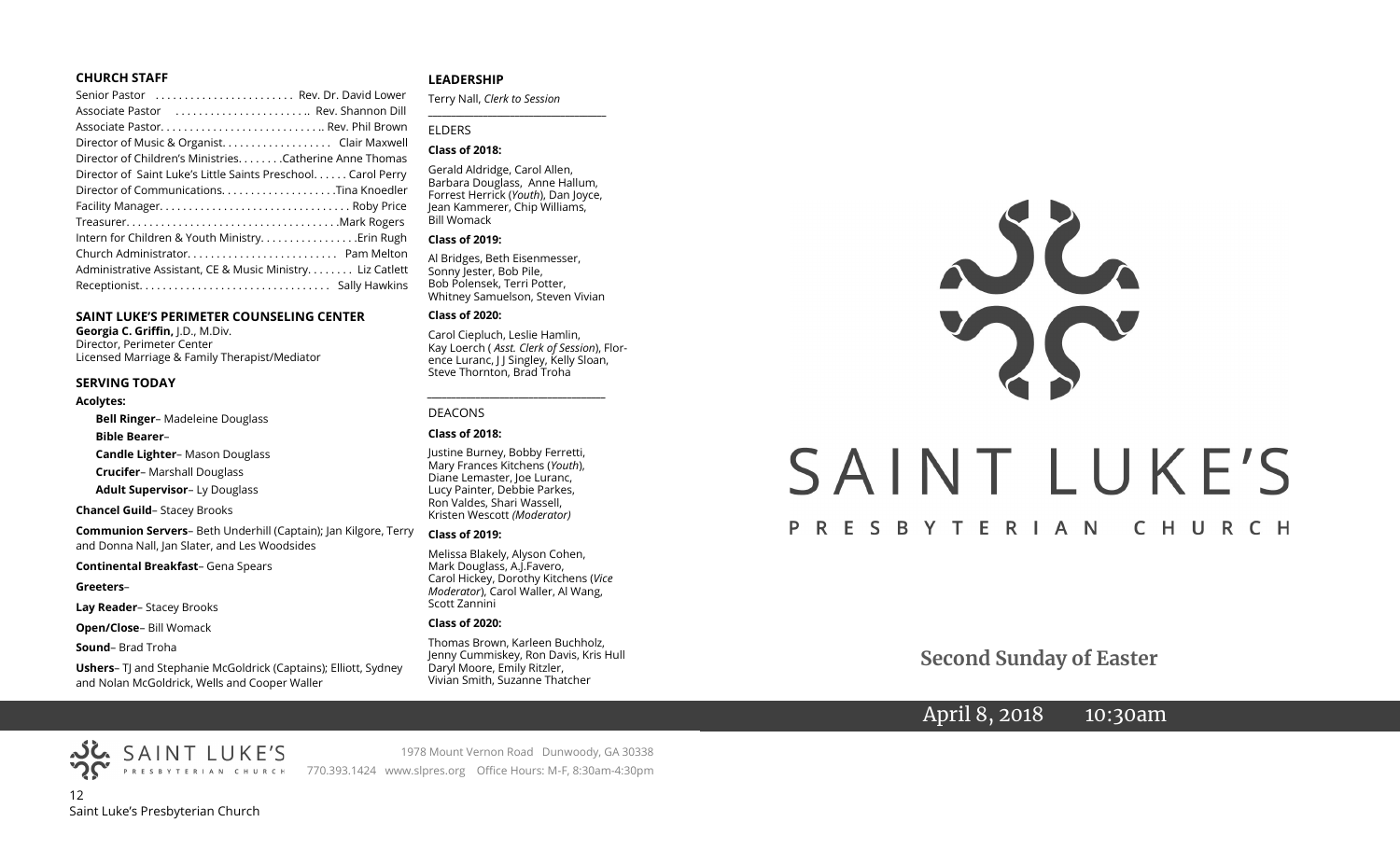

1978 Mount Vernon Road • Dunwoody, Georgia 30338 770.393.1424 • www.slpres.org

# **April 8, 2018**

Second Sunday of Easter

#### **Liturgical Color:** White

*Liturgical colors can orient us to the season of the church year and help to engage the sense of sight in worship. White is used for special seasons in the redemptive work of Jesus Christ, such as Easter.* 

## **SUNDAY SCHEDULE**

8:30am Chapel Communion Service 9:30am Sunday School 10:30am Sanctuary Worship Service *Nursery available at all services and Sunday School.* 

# MISSION

Responding to God's call and empowered by the Holy Spirit, we invite all to join us in knowing, serving, and sharing Jesus Christ here and around the world.

# VISION

To be a beacon of faith, hope, and love– every member an active disciple in Christ's ministry.

# **WELCOME, GUESTS!**

We are delighted you are worshipping with us.

**DURING** the Welcome, please print the requested information on the Friendship Pad and pass the Friendship Pad down the pew.

**AFTER** the worship service, please join us outside the Sanctuary where our Pastors or a church officer will be available to answer questions and provide you with a loaf of freshly-baked bread.

**FOR MORE** information about our programs, ministries or membership, please contact one of our Pastors at 770.393.1424, or visit our website: slpres.org.

# **THAT ALL MAY WORSHIP**

**ASSISTIVE** A hearing loop is  $\mathcal{D}_{\mathrm{r}}$ accessible by switching hearing aids to T-coil. Also, large print hymnals and (气 back cushions are available. Please contact an usher for further assistance.

**CHILDREN** are a precious part of

our church family, and we welcome them in worship. Worship notebooks and tactile activities are available on the back ledges of the sanctuary for preschool and elementary ages. Each week, children are invited to walk up for an age-appropriate message during "Tell Us Our Story." After that time, they may remain in worship, go to Faithful Friends (K-2nd) or go to child care (PreK and younger).

**HIGH SCHOOL SENIORS** — Thanks to a generous gift from an anonymous donor, \$2,500 will be awarded to a high school senior who is enrolling in an accredited four-year college in the US. Applications are available in the church office or may be obtained from the church web-site, www.slpres.org (Resources Tab and then scroll down to Forms.) Drop off your completed application to Pam Melton at the Saint Luke's church office or scanned images may be emailed to [pammelton@slpres.org.](mailto:pammelton@slpres.org) Deadline for submission: April 14.

#### **JOIN IN THE FUN! MORE WORKDAYS**

**AHEAD OF US!** Thank you to those of you at Saint Luke's who have been able to help with the building of this year's Habitat house - at the site and behind the scenes! In two Saturdays, the skyline on Akridge Street has changed dramatically, at least at 1484 Akridge Street NW! We are truly a part of a ground up event. And right in the middle of it all, helping to make it happen, are Lisa Reyes and her daughter Alexandria. Not only are they pitching in to build their own Habitat home, but they are also inspiring those of us who have the privilege of being a part of this grand and joyful adventure!

Register on the internet at the Atlanta Habitat Volunteer Hub Site using the following link. [www.stlukes.atlantahabitat.volunteerhu](http://www.stlukes.atlantahabitat.volunteerhub.com/) [b.com](http://www.stlukes.atlantahabitat.volunteerhub.com/). Try to sign up a week prior to the day you plan to work. We will have the usual car pool arrangement. If you need a ride or are willing to drive, meet at the church parking lot (Manhasset Street) in time for a 7am departure each workday. Remaining workdays are as follows: April 14, April 21, April 26, and April 28.

#### **CHASTAIN AT SAINT LUKE'S—** Chastain

returns on Sunday, April 22 at 6:30pm in the Manhasset parking lot. Invite your neighbors and friends to this annual celebration of music and fellowship. Tables and seats can be reserved through Liz in the church office, deadline is April 18, lizcatlett@slpres.org. Walk ups are welcome! Open grill will be available along with \$1 hot dogs. Please bring a container of peanut butter for donation to Community Assistance Center.

**OWLS** — Please plan on joining the OWLS (Older, Wiser, Loving, Seniors) group at their next gathering on April 24.

**PAUL'S SHIPWRECK**, **SUNDAY, APRIL 29** — During the 10:30am worship service, the Cherub and Westminster Choirs will present the story of Paul's shipwreck from Romans in story and song. Plan to attend as our children guide us in experiencing the word of God!

**THORNWELL** — Join us June 7-9 for the Thornwell Mission Trip. This trip is perfect for any age. Thornwell Children's Home is located in Clinton, SC. Thornwell's foster care program, residential program, and family and educational support programs offer homes to at-risk children that are safe and loving, hope for a brighter future, and wholeness and healing. Email Christine Crutchfield with any questions, gafrog01@hotmail.com.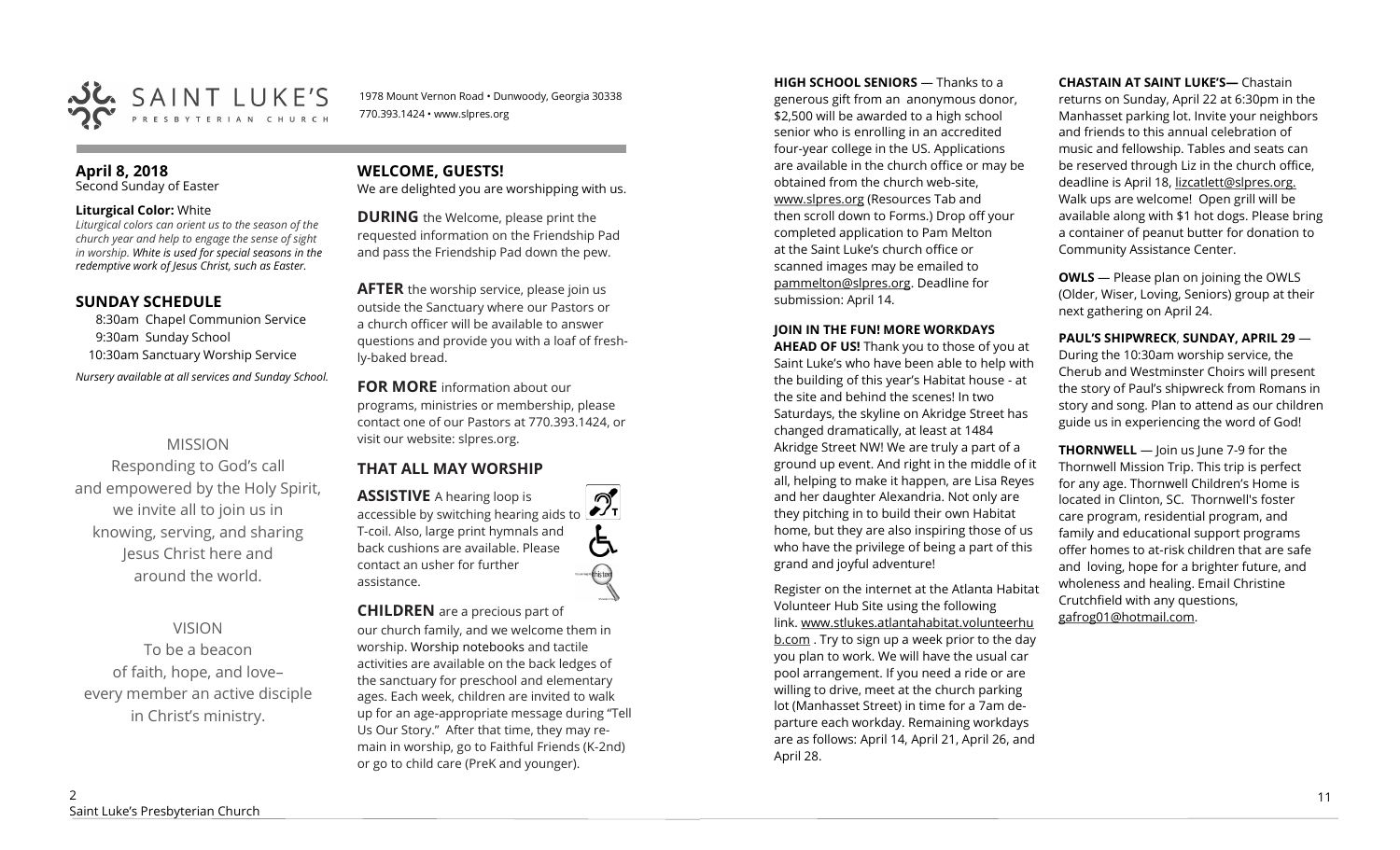# YOUTH MINISTRY

**Phil Brown philbrown@slpres.org / 770.393.1424 ext. 238**   $\_$  ,  $\_$  ,  $\_$  ,  $\_$  ,  $\_$  ,  $\_$  ,  $\_$  ,  $\_$  ,  $\_$  ,  $\_$  ,  $\_$  ,  $\_$  ,  $\_$  ,  $\_$  ,  $\_$  ,  $\_$  ,  $\_$  ,  $\_$  ,  $\_$  ,  $\_$  ,  $\_$  ,  $\_$  ,  $\_$  ,  $\_$  ,  $\_$  ,  $\_$  ,  $\_$  ,  $\_$  ,  $\_$  ,  $\_$  ,  $\_$  ,  $\_$  ,  $\_$  ,  $\_$  ,  $\_$  ,  $\_$  ,  $\_$  ,

## **HERE'S WHAT'S COMING UP IN YOUTH MINISTRY:**

**SUNDAY, APRIL 8**: Everyone (high school and middle school) at church 6-8pm. All church run around Olympics. Bring \$5 for pizza and bring running shoes.

**SUNDAY, APRIL 15:** Middle school youth group, 4-5:30pm in Great Hall (note the time change). 6-8pm, Graduate dinner in the great all. All high schoolers and their families should come. It's a great evening celebrating those who are graduating.

**SUNDAY, APRIL 22:** Youth Sunday, I need your shirt size by April 11 order on the Saint Luke's website. Shirts are \$10 each. Be at church by 9am when parts will be assigned. Chastain at Saint Luke's in the evening.

**SUNDAY, APRIL 29:** Movie clip night with discussion about the movie Wonder. Middle school at church, High School at the Sargent/Hurst house.

**SUNDAY, MAY 6:** First Annual Youth Field day. Families (siblings too) are invited to a great afternoon of field games and a cook out, hosted by the Youth Leadership Council. Location TBD, time 4-7pm. We need some adults to help with food and set up (i.e. grill master and side cooker extraordinaire, table transportation, etc.) let Phil know.

**SUMMER TRIPS:** Thank you for your continued interest in summer trips, Please register ASAP! Dates and information can be found on the Saint Luke's website. There is still lots of room on all the trips.

# MUSIC MINISTRY

**Clair Maxwell clairmaxwell@slpres.org / 770.393.1424 ext. 227**  \_\_\_\_\_\_\_\_\_\_\_\_\_\_\_\_\_\_\_\_\_\_\_\_\_\_\_\_\_\_\_\_\_\_\_\_\_\_\_\_\_\_\_\_\_\_\_\_\_\_\_\_\_\_\_\_\_\_\_\_\_\_\_\_\_\_\_\_\_\_\_\_\_\_\_\_\_\_\_\_\_\_\_\_\_\_\_\_

# **CHOIR REHEARSALS ON WEDNESDAYS**

5:00-5:45pm Cherub Choir, Ages 4-5, *Yvonne Miller, Director*  5:00-5:45pm Westminster Choir, Grades 1-5, *Clair Maxwell, Director*  6:30-7:20pm Festival Ringers, Youth & Adults, *Clair Maxwell, Director*  7:30-9:00pm Chancel Choir, Youth & Adults, *Clair Maxwell, Director* 

# **SUMMER MUSIC**

Musicians are needed for our summer services at both 8:30 and 10:30 worship. Dates this year are June 3 – August 12. Soloists, instrumentalists and small groups are welcome. Contact Clair about Sundays when you could share your gifts.



# **Gathering Prayer**

**Prelude** Adagio *Charles Marie Widor* 

**Chiming of the Hour**

# **Welcome and Announcements**

*If you are new to Saint Luke's today, welcome, we are so glad you are here! We have a gift of fresh bread we would love to give to you as a token of our gratitude. Please introduce yourself after worship to receive your welcome gift.*

*Please take the time now to fill out the Friendship Pads situated at the end of each pew. Write down your names and pass the pad down the pew, so that you may greet your pew neighbors by name and that we may know you are here.*

# **Call to Worship\***

Leader: Hallelujah! Christ is Risen!

**People: He has risen!**

Leader: Do you believe?

**People: Yes, Christ is risen! Let us praise God.** 

**Hymn #254\*** That Easter Day with Joy Was Bright

# **Call to Confession\***

Leader: The Lord be with you. **People: And also with you.** Leader: Let us pray.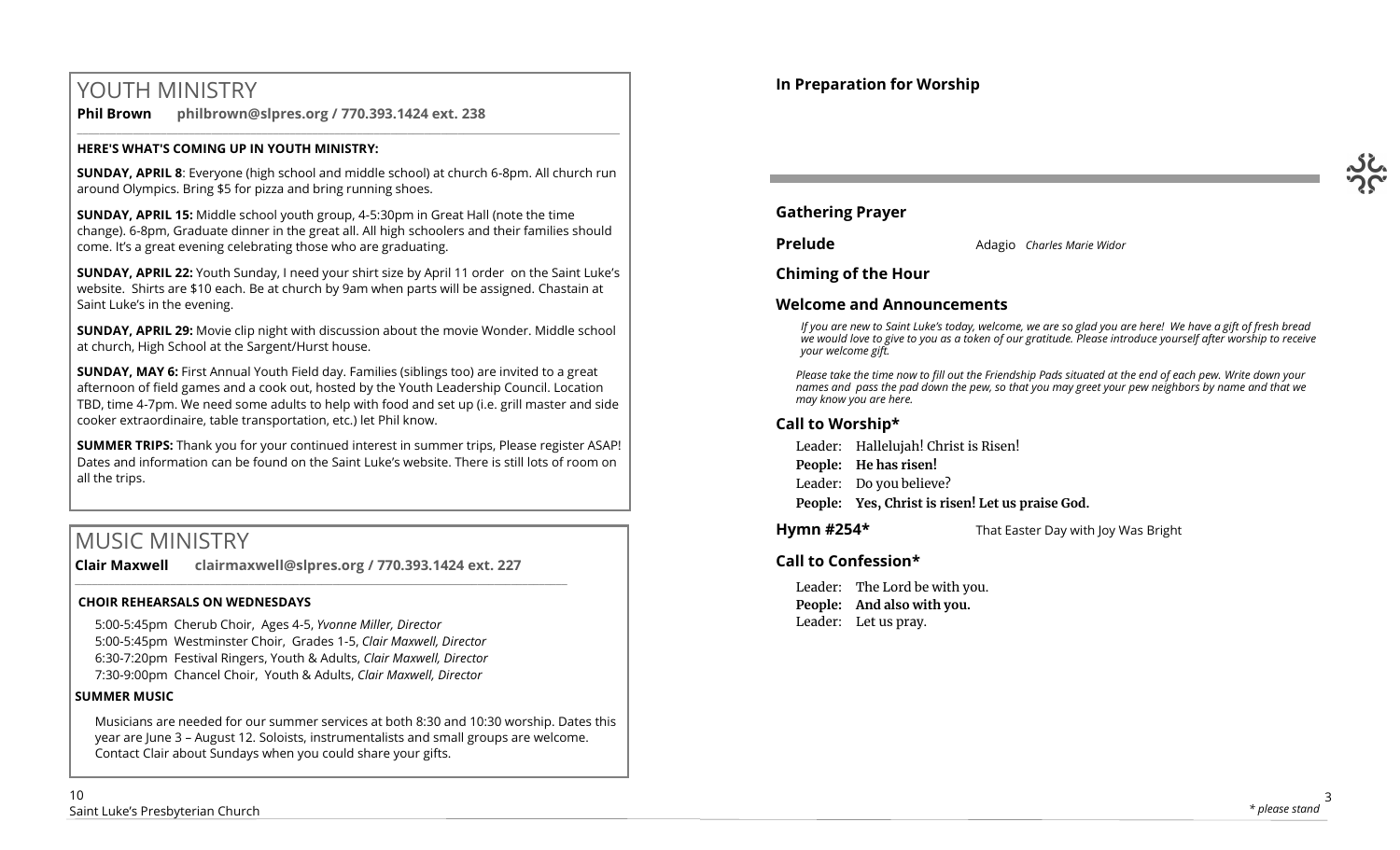### **Prayer of Confession\***

**God of Glory, we confess that we often hide from your guiding light. You call us to trust in you completely, but we trust in you only partly. We prefer our ideas to yours, and our old habits to new changes. Forgive us. Help us open our eyes to see ourselves more clearly, as loved and forgiven and called by you to bring about a better world. Hear now our silent prayers of confession…***(Silence is kept for personal reflection.)*

Leader: Lord, in your mercy.

**People: Hear our prayer. Amen.**

### **Assurance of Forgiveness\***

## **Song of Praise #238\*** Thine Is the Glory

**Thine is the glory, risen, conquering Son; endless is the victory thou o'er death hast won!**

#### **Sacrament of Baptism** Rex David Gallagher **Research American Constanting Constanting Constanting Constanting Constanting Constanting Constanting Constanting Constanting Constanting Constanting Constanting Constanting Cons**

*[REFRAIN– All]*

*Joining us today are parents Gregg and Bonnie Gallagher and big sister, Joy; David Gallagher (grandfather), Robert Gallagher (uncle), William and Amira Gass (uncle and aunt), Bert Gass (uncle).*

## **Affirmation of Faith\*** Nicene Creed

**We believe in one God, the Father, the Almighty, maker of heaven and earth of all that is, seen and unseen. We believe in one Lord, Jesus Christ, the only Son of God, eternally begotten of the Father, God from God, Light from Light, true God from true God, begotten, not made, of one Being with the Father; through him all things were made. For us and for our salvation he came down from heaven, was incarnate of the Holy Spirit and the Virgin Mary and became truly human. For our sake he was crucified under Pontius Pilate;**

# S P L A S H ! CHILDREN'S MINISTRIES

**Catherine Anne Thomas cathomas@slpres.org / 770.393.1424 ext. 228 \_\_\_\_\_\_\_\_\_\_\_\_\_\_\_\_\_\_\_\_\_\_\_\_\_\_\_\_\_\_\_\_\_\_\_\_\_\_\_\_\_\_\_\_\_\_\_\_\_\_\_\_\_\_\_\_\_\_\_\_\_\_\_\_\_\_\_\_\_\_\_\_\_\_\_\_\_\_\_\_\_\_\_\_\_\_\_\_\_\_\_\_\_\_\_\_\_\_\_\_\_\_\_\_\_\_** 

#### **CHILDREN'S HOSPITALITY NEEDED**

The first impression we leave with many families is the experience we deliver in our child care area. It is for that reason that we are offering ALL members the opportunity to serve in a new – and easy – capacity. This ministry is called Children's Hospitality, and it only requires 30 minutes of your time and a warm smile.

From 10:15am (at the conclusion of Sunday School) until approximately 10:45am (after Tell Us Our Story) our Hospitality volunteer will be stationed behind or around the preschool desk in Sheppard Hall. They will keep an eagle-eye out for visitors who may not know where to go, as well as for member families just to say "good morning".

Here is the link to sign up: https://tinyurl.com/slpcchildhosp.

#### **SHIPWRECKED!**

Shipwrecked VBS registration is live! Get ready for an adventure to an uncharted "island" experience where kids are anchored in the truth that Jesus helps them in many ways to weather life's storms. Here are the links for registration.

3's through 3rd Grade: https://tinyurl.com/slpcvbs2018-1

4th and 5th Grade: https://tinyurl.com/slpcvbs2018-2

#### **VBS VOLUNTEERS (A.K.A. CREW MEMBERS)**

Our castaways will need many crew members to guide their journey. Here are the links to sign up and get ready to set sail!

| Adult "Crew Members": | https://tinyurl.com/slpcvolvbs2018   |
|-----------------------|--------------------------------------|
| Youth "Crew Members": | https://tinyurl.com/slpcyouthvbs2018 |

#### **AND... IT GET'S EVEN BETTER**

The only thing better than being "Shipwrecked" with VBS from June 11–14 is getting a beautiful "early bird" volunteer T-shirt! While supplies last, our first volunteers (there are quite a few) will receive their volunteer shirt NOW…no waiting around.

Adults and youth who have already volunteered may pick up their shirts this Sunday morning – or any weekday in the Christian Education office. We'll go ahead and put your name on a shirt if we see you on the Sign Up Genius…so hop on board this ship right away! After this initial supply runs out, others will receive their shirts on or before June 11.

#### **ONE MORE THING**

We need carboard boxes of all shapes and sizes for VBS. Please drop off on the Great Hall stage when you are in the building.

 $\overline{\Delta}$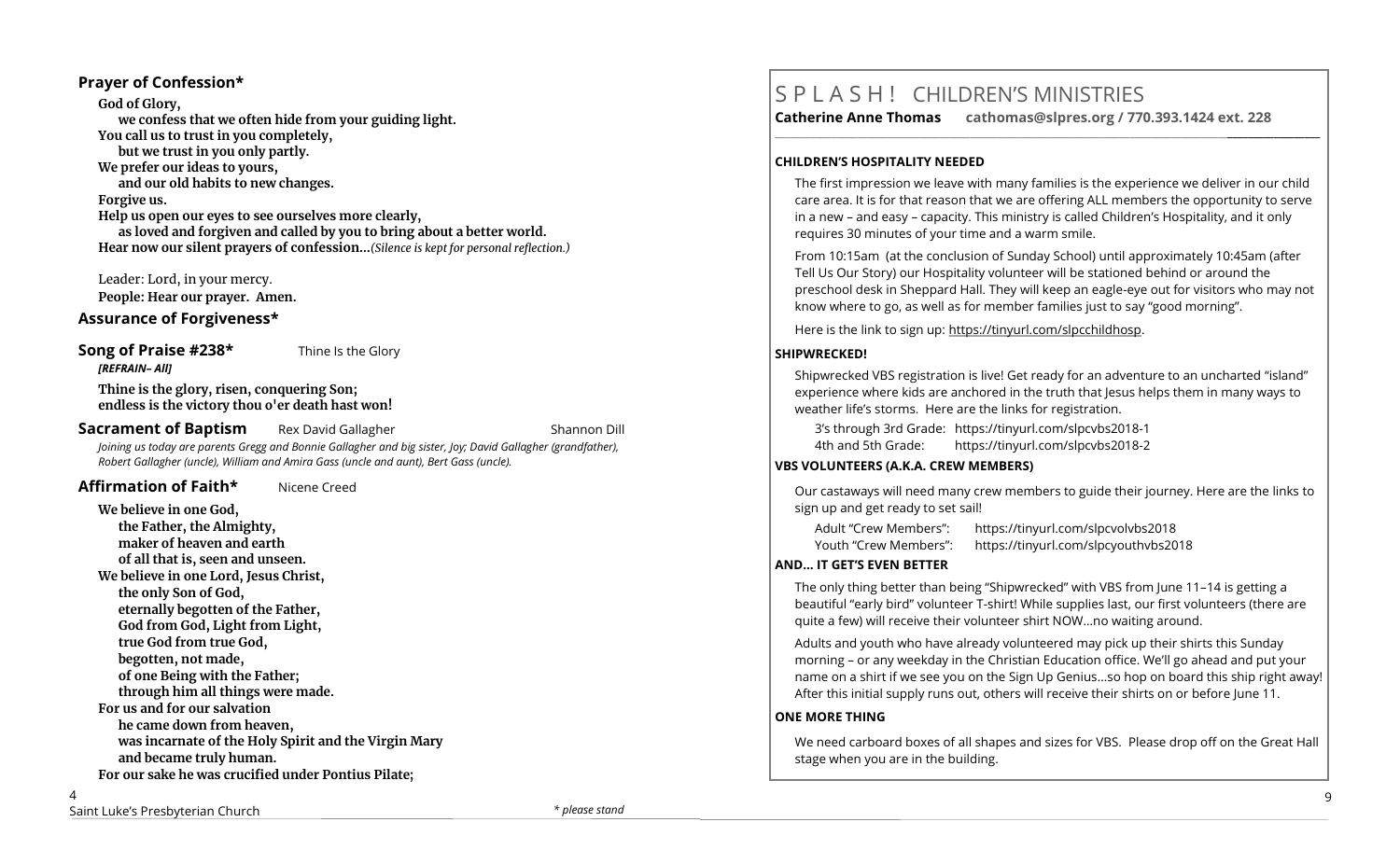# ADULT MINISTRY

**Shannon Dill shannondill@slpres.org / 770.393.1424 ext. 229**   $\_$  ,  $\_$  ,  $\_$  ,  $\_$  ,  $\_$  ,  $\_$  ,  $\_$  ,  $\_$  ,  $\_$  ,  $\_$  ,  $\_$  ,  $\_$  ,  $\_$  ,  $\_$  ,  $\_$  ,  $\_$  ,  $\_$  ,  $\_$  ,  $\_$  ,  $\_$ 

### **ADULT SUNDAY SCHOOL**

Individual classes have begun. Please see the website for a full description of each class. (http://slpres.org/program-ministries/adult-ministry/sunday-school)

Faith Foundations: Room 232 House to House: Room 203 Seasons of the Spirit: Room 231/233

Soul Food: Room 234/236

#### **FRIDAY MORNING MEN'S BIBLE STUDY**

Fellowship and Bible study every Friday from 6:40-8am in the Parlor with Dan Joyce.

#### **BIBLE STUDY: "WAYFARERS"**

Come join David, Shannon or Phil as this week's preacher leads a study of the scripture for the upcoming Sunday's worship. Meet on Wednesdays at 10am in the church library.

## **TAVERN TALKS**

Our next gathering of gentlemen will be Monday, April 16, 8pm at the Dunwoody Tavern.

**he suffered death and was buried. On the third day he rose again in accordance with the Scriptures; he ascended into heaven and is seated at the right hand of the Father. He will come again in glory to judge the living and the dead, and his kingdom will have no end. We believe in the Holy Spirit, the Lord, the giver of life, who proceeds from the Father and the Son, who with the Father and the Son is worshiped and glorified, who has spoken through the prophets. We believe in one holy catholic and apostolic church. We acknowledge one baptism for the forgiveness of sins. We look for the resurrection of the dead, and the life of the world to come. Amen.**

**Response Hymn #482\*** Baptized in Water *Following the elder's statement the congregation shall respond...*

**With joy and thanksgiving, we welcome** *Rex* **in to Christ's church, for we are all one in Christ. We promise to love, encourage, and support him, to share the good news of the gospel with him, and to help him to know and follow Christ.**

# **Passing the Peace of Christ\***

Leader: May the peace of Christ be with you. **People: And also with you.** 

# **Prayer for Illumination Stacey Brooks**

**Scripture Lesson** John 20:19-29, *pages 108-109 of the New Testament*  Leader: The Word of the Lord. **People: Thanks be to God.**

## **Sermon** Phil Brown